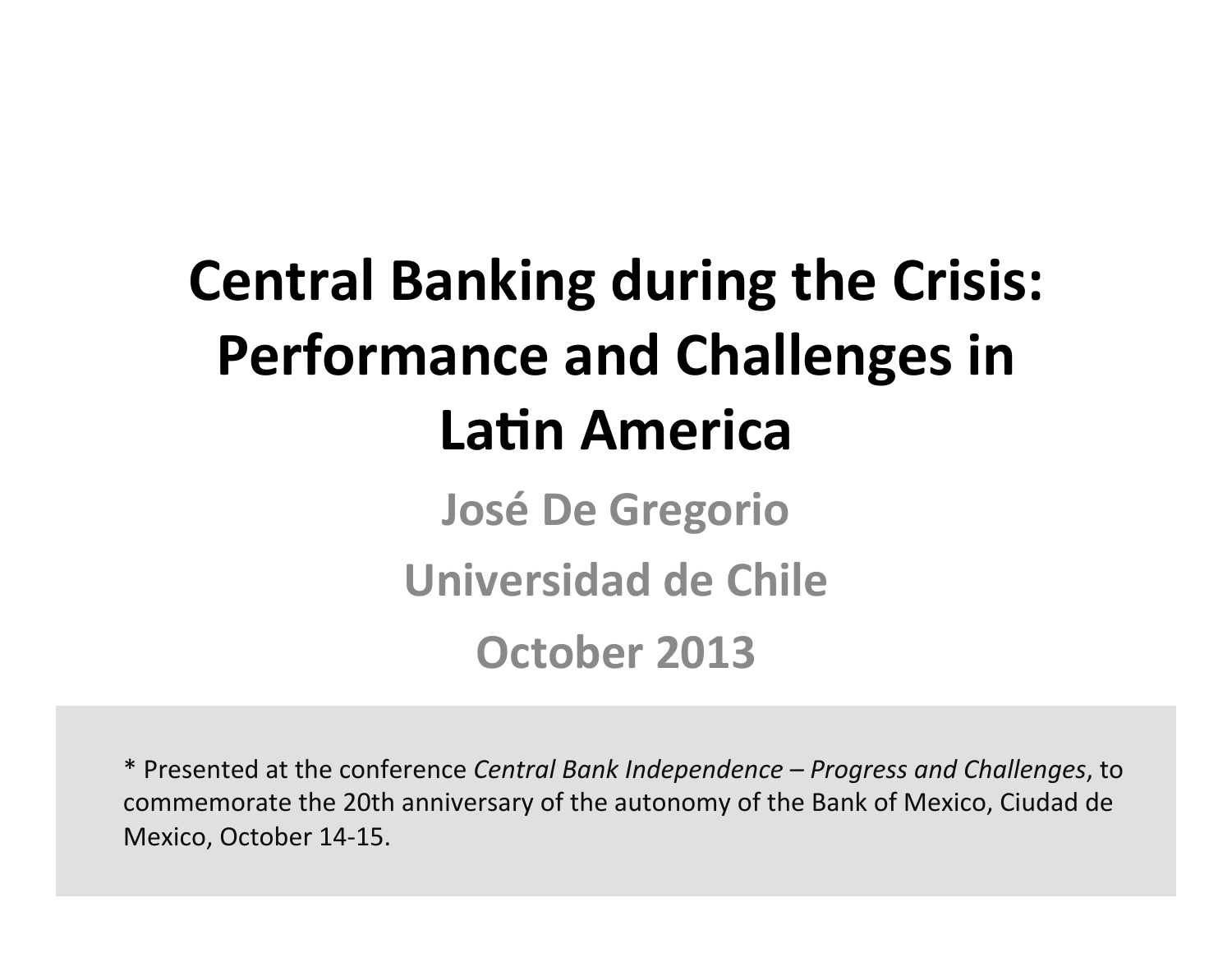## **MONETARY POLICY RESPONSES DURING THE CRISIS: THIS TIME WAS DIFFERENT (FOR THE FIRST TIME?)**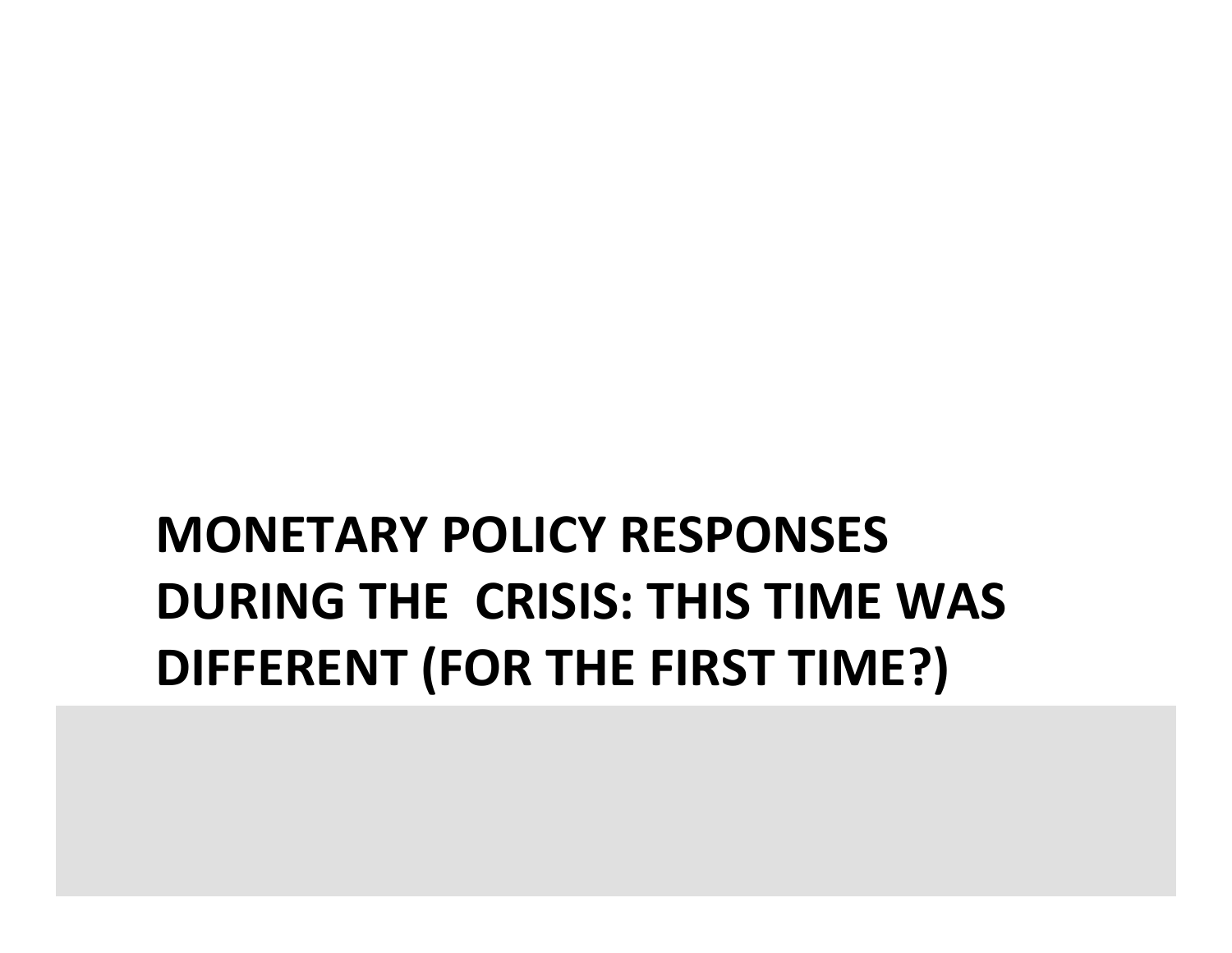#### GDP in three recessions: The debt crisis – the Asian crisis and the Global Financial crisis (index two years before the crisis=100)

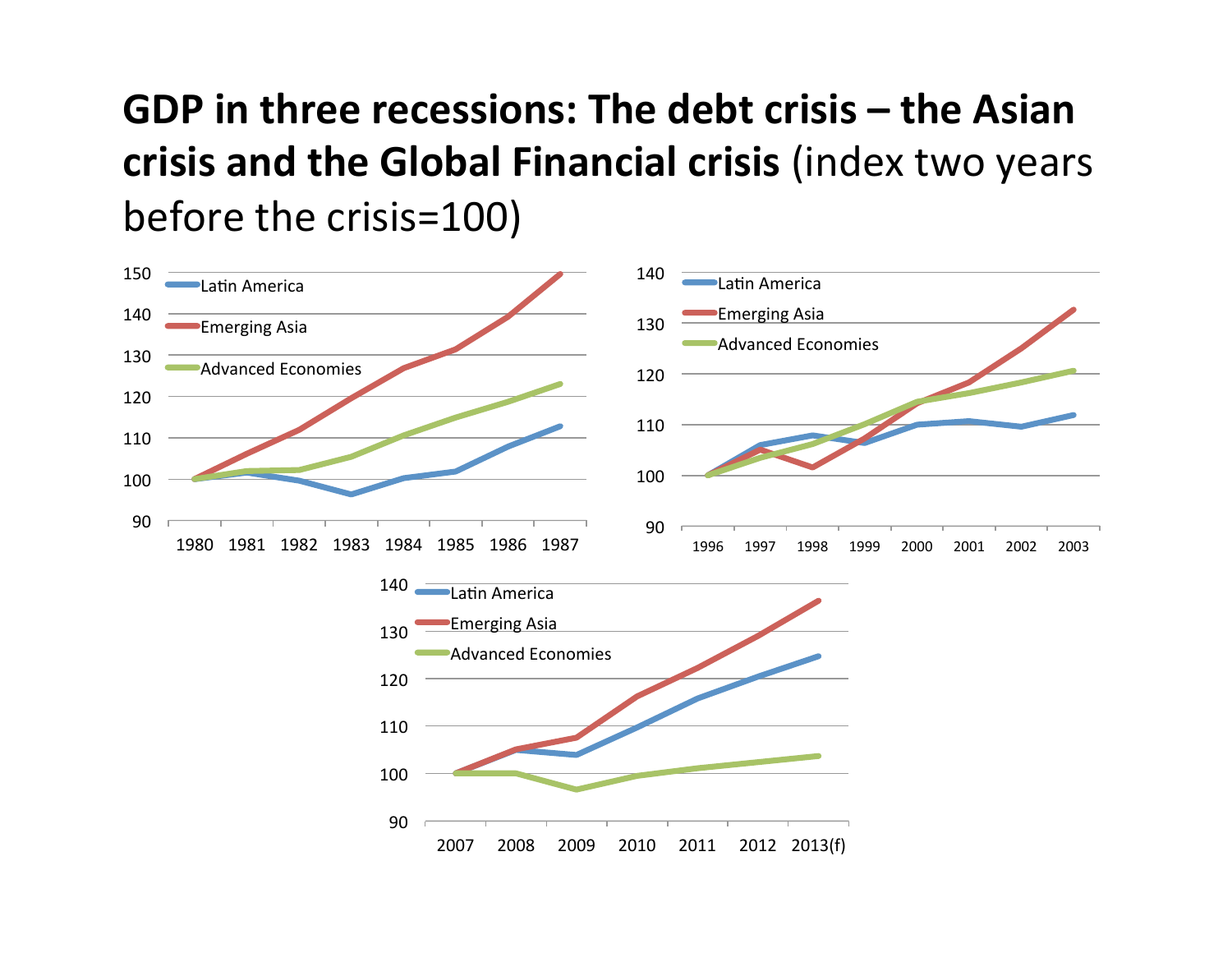#### **Monetary Policy Rates in Latin America (%)**



Sources: Bloomberg.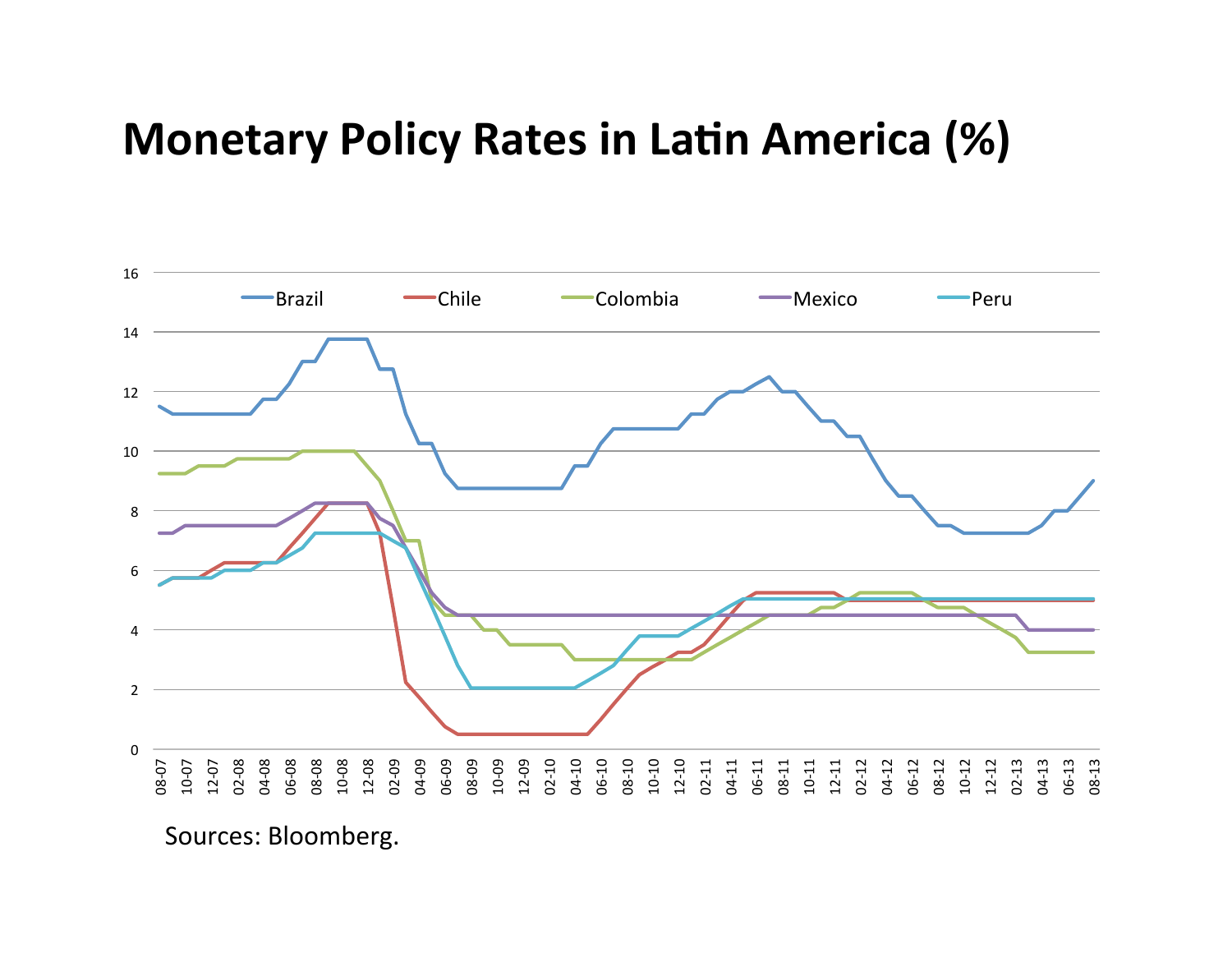#### **Fiscal Policy: Structural primary balance (% potential GDP)**



Source: Fiscal Monitor, IMF, April 2012.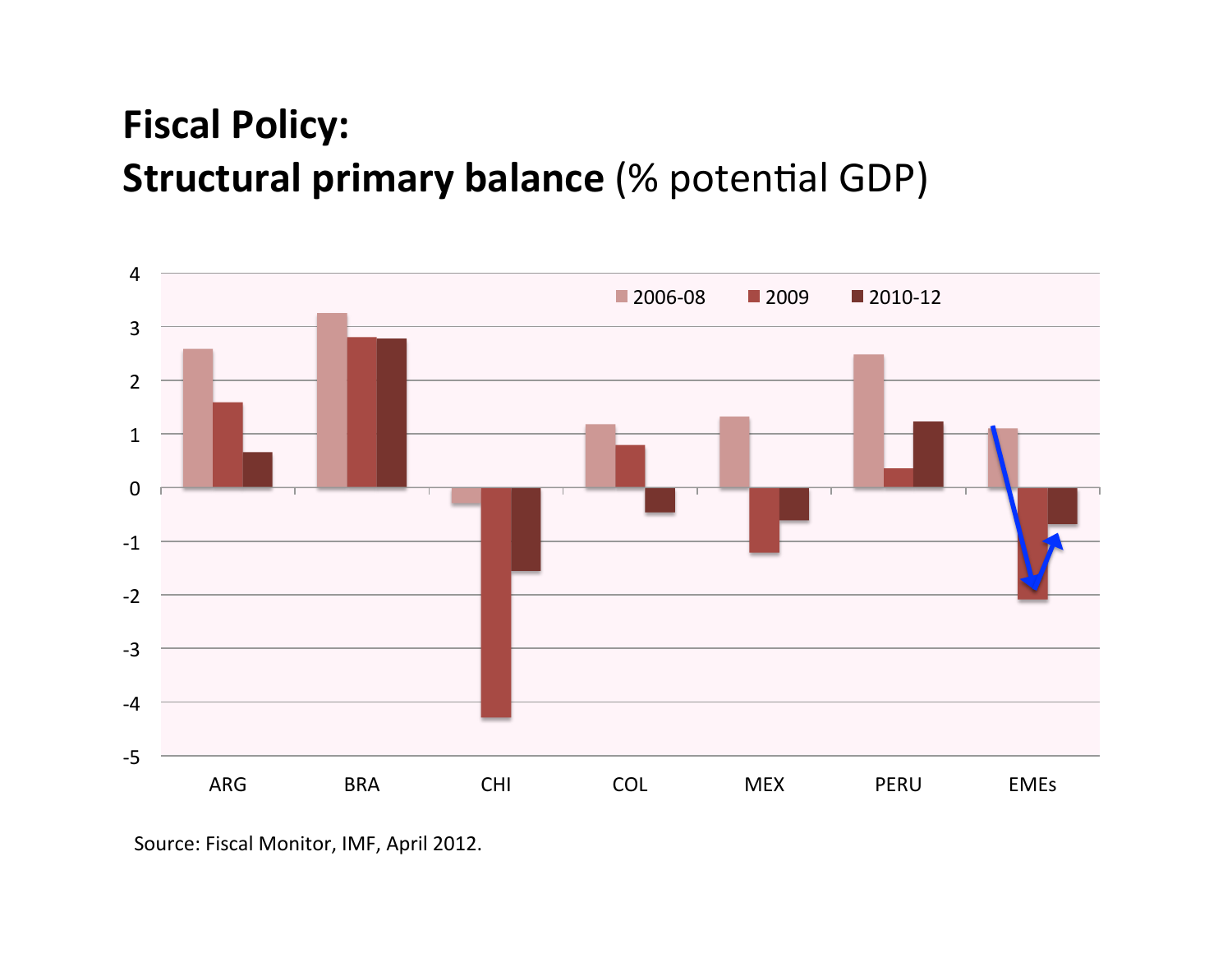## **Private Credit as Share of GDP**

#### (percentage)



Source: IMF, IFS.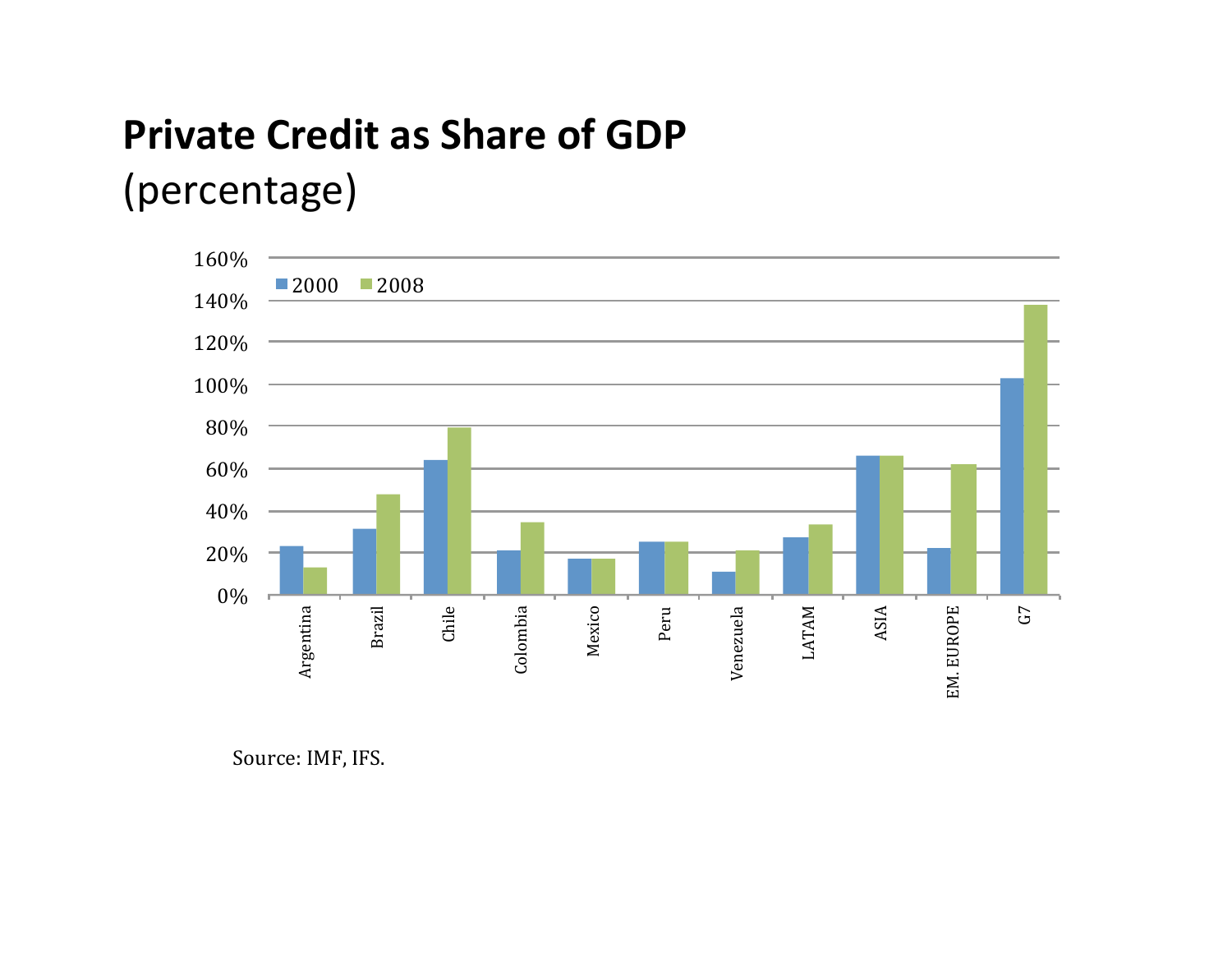#### **Exchange Rates during the Asian and the Global Financial Crisis** (domestic currency per USD, period average=100)



Source: Bloomberg. Figures in brackets indicates depreciation from bottom to top. An increase indicates a depreciation of the currency.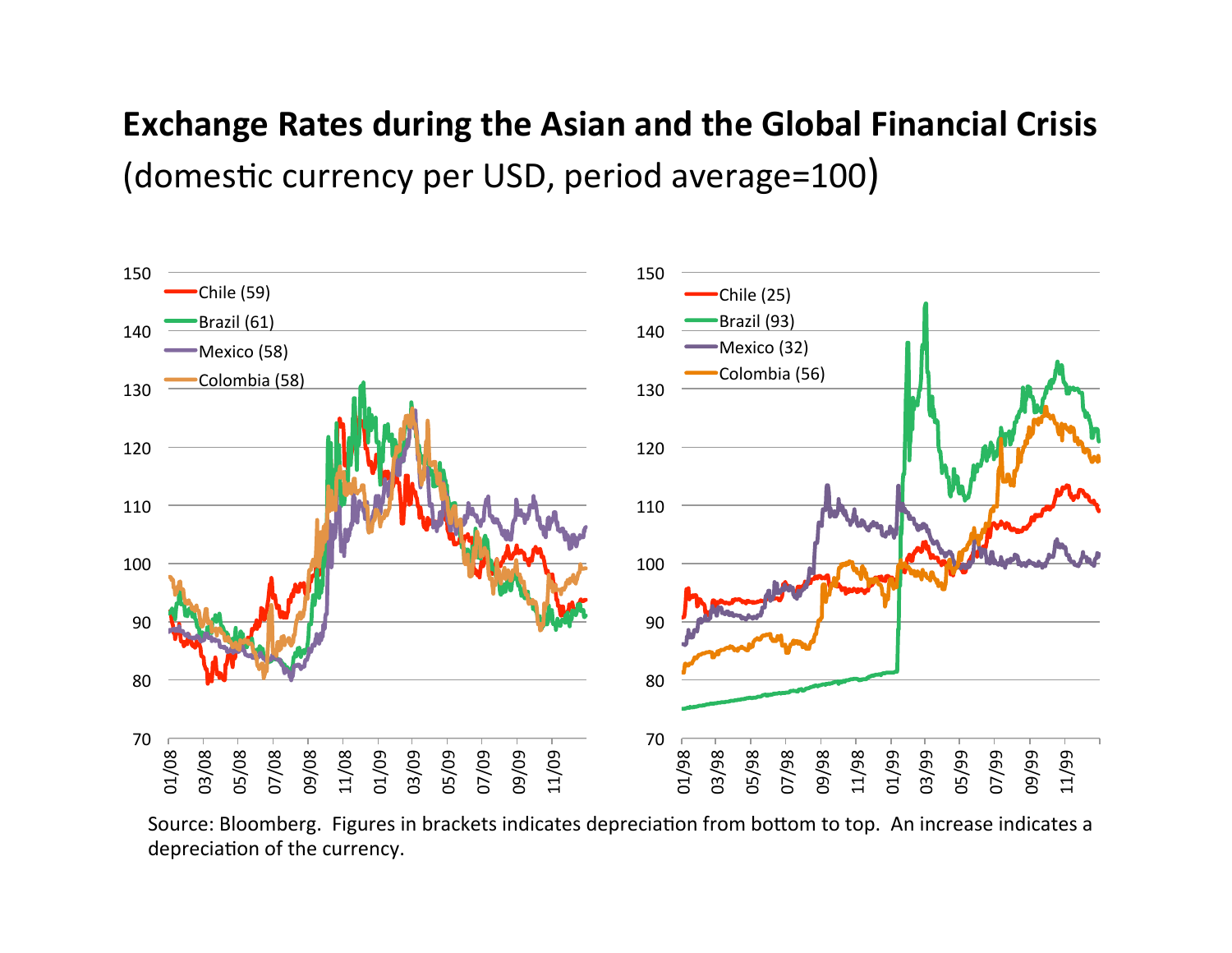#### **International Reserves Now and Then**

(index, period average=100)

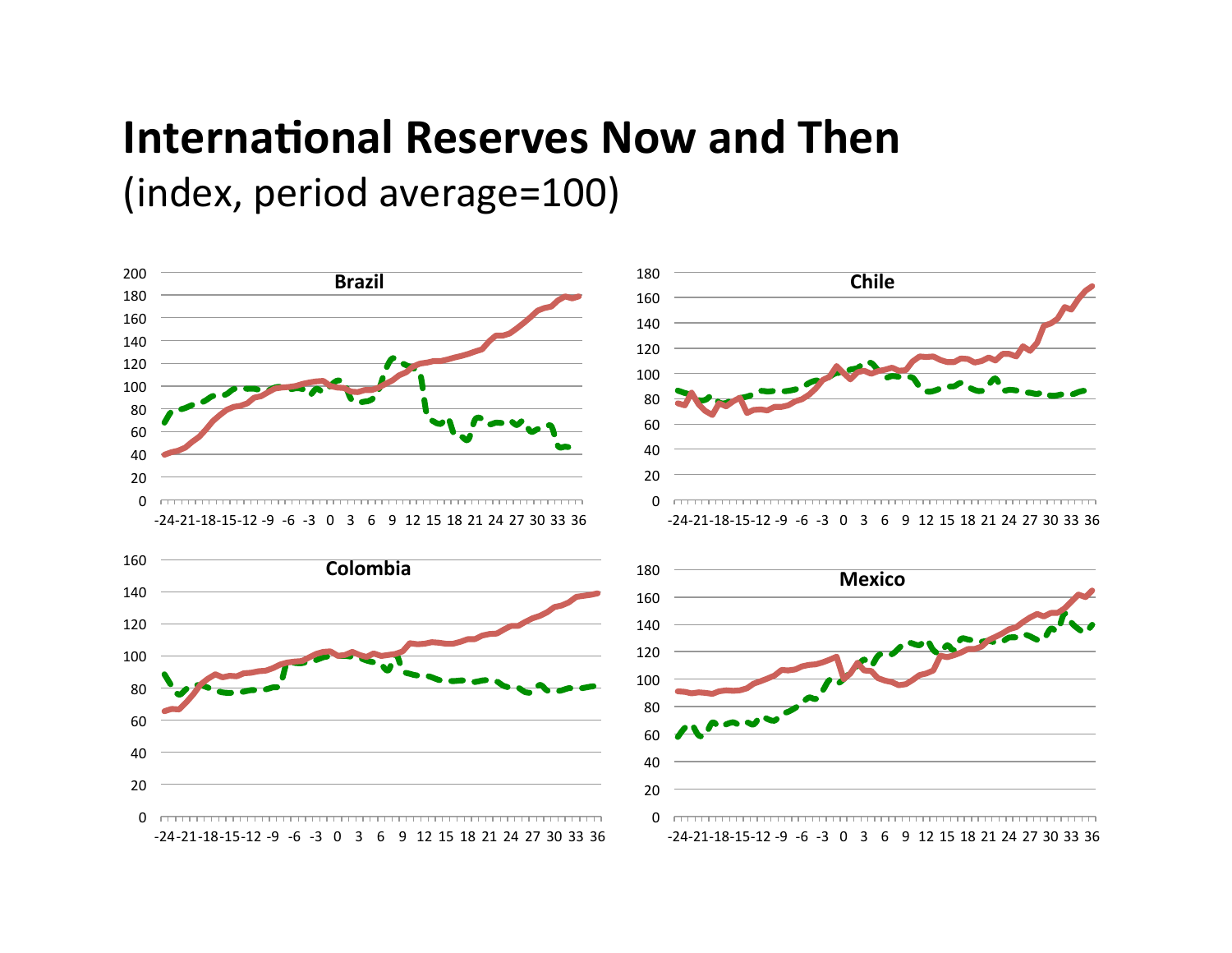#### **Monetary policy rates Now and Then** (%)







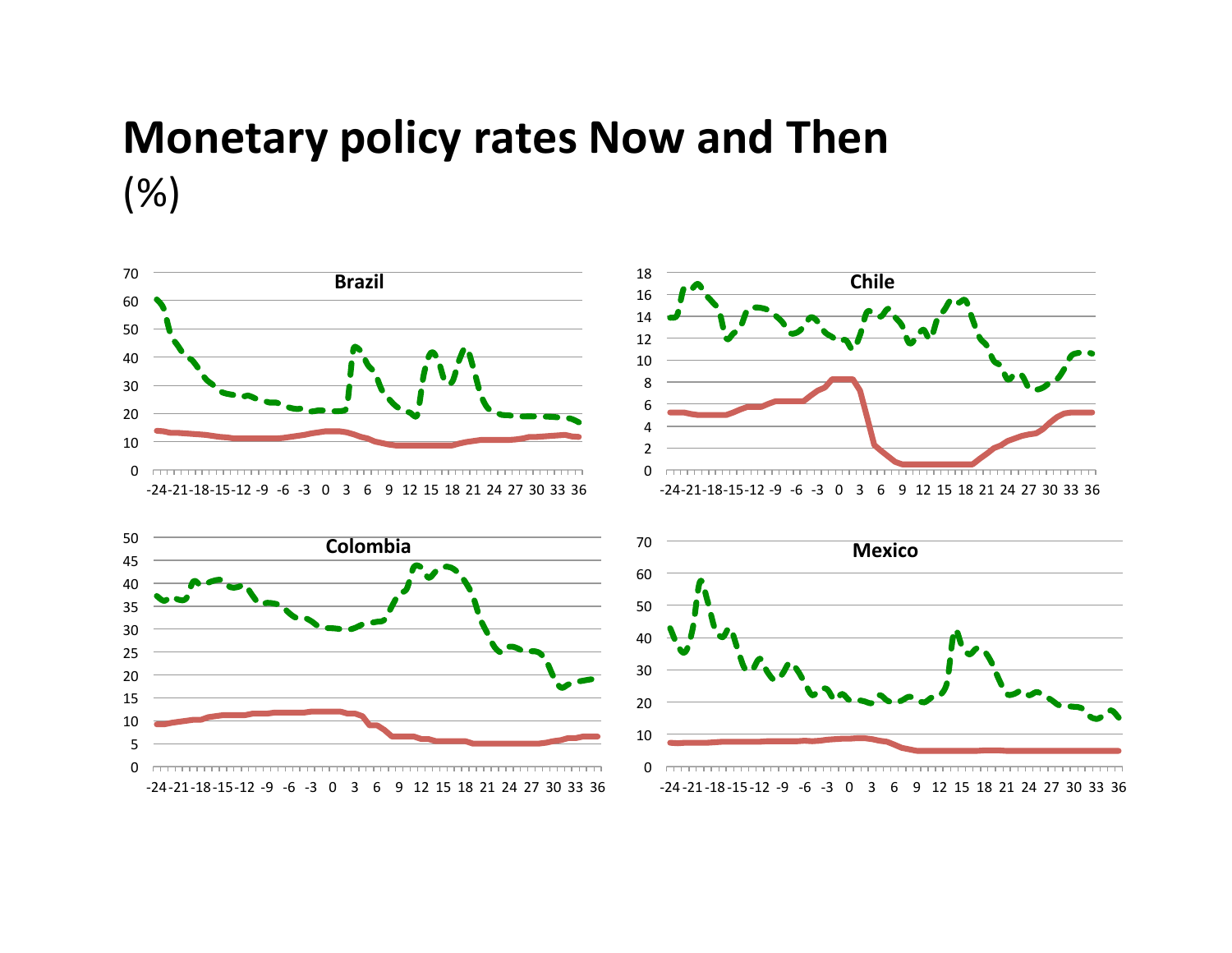## **CHALLENGES FOR CENTRAL BANKING**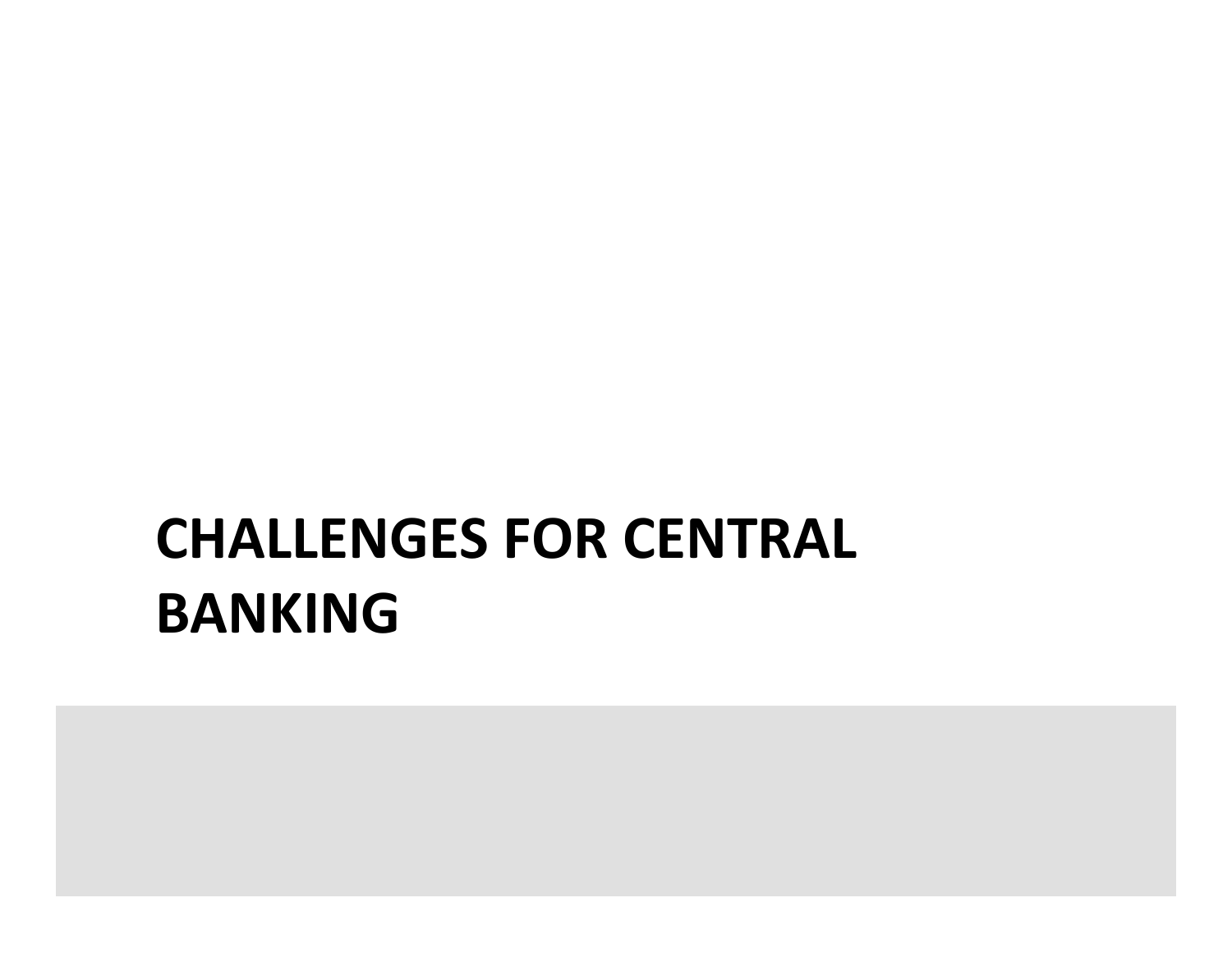#### **On Monetary Policy**

- Flexible IT has worked quite well, and allowed major loosening of MP during the crisis.
- It played a secondary role as a cause of the financial crisis.
- Exchange rate flexibility is central to good MP.
- Exceptional forex interventions are part of the toolkit and useful in certain circumstances, but...
- Avoid fear of floating and intervention "addiction", it provides inefficient insurance (lack of commitment) and create incentives to speculate against the central bank.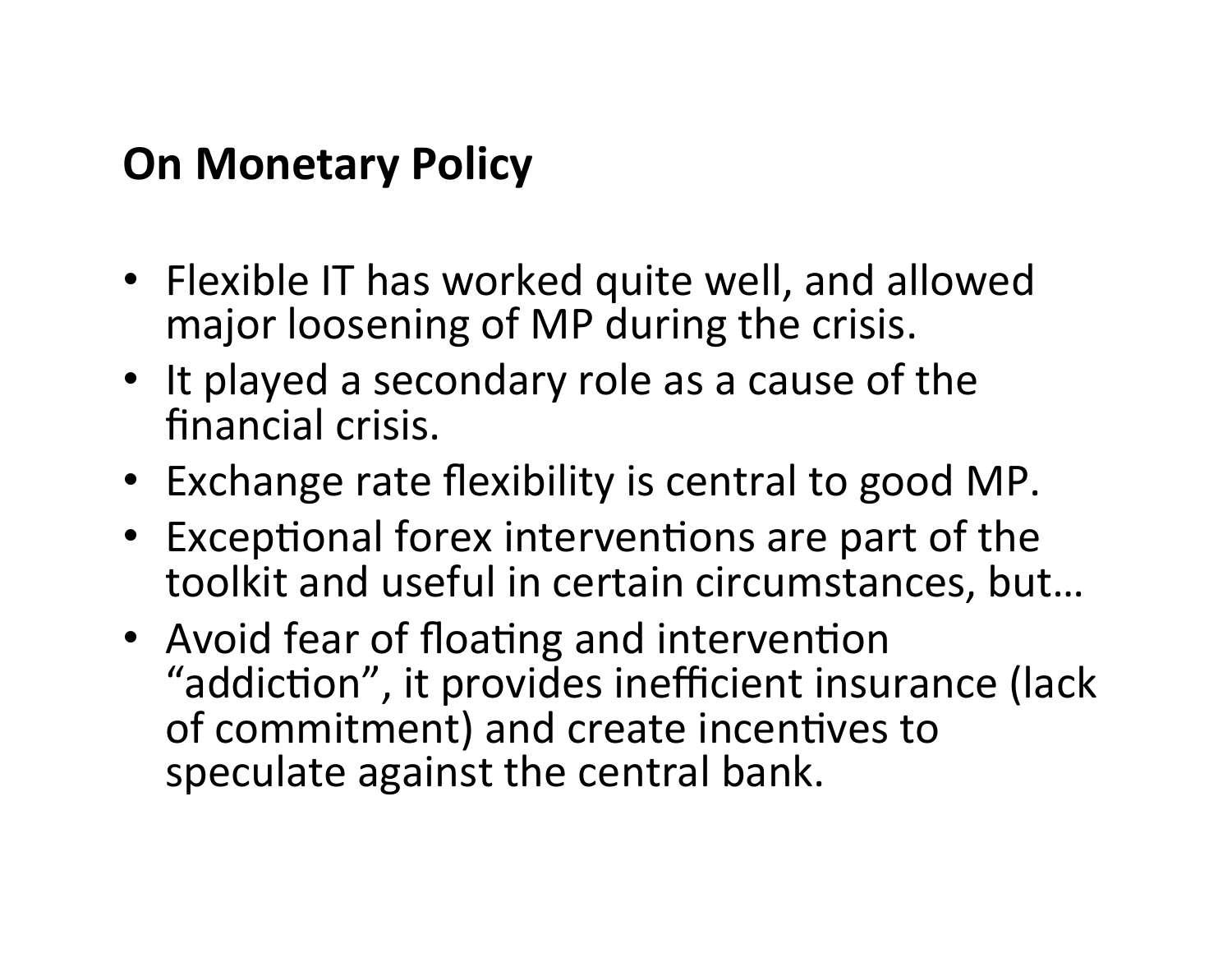## **On Financial Stability and Macroprudential policies**

- The financial stability objective is not new in the region. Central banks have always played a key role in previous financial crisis.
- Monetary policy is not the appropriate tool to deal with a financial crisis.
- Macroprudential policies. But what are they? What is their difference with microprudential?
- Instruments are mostly the same. Perhaps differences in variability of regulatory parameters over the business cycle.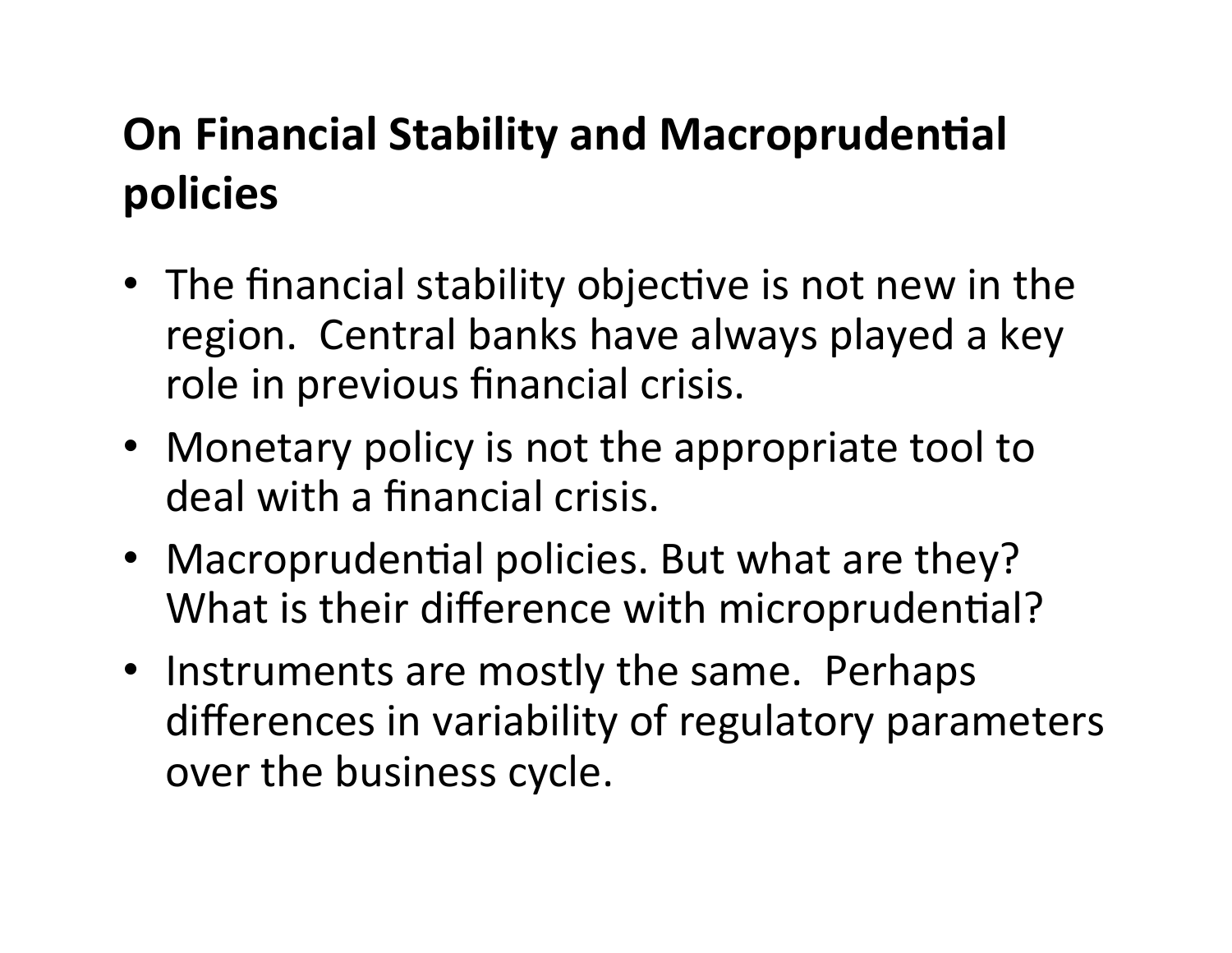## **On Financial Stability and Macroprudential policies**

- Risk 1: controlling excessively banking activities may induce shadow banking.
- Risk 2: it is a complement of monetary policy, but not a substitute.
- Risk 3: use MAPP terminology to do any kind of policies. It is not a fancy name for things that have been traditionally done, e.g., capital controls. Good communication becomes central to avoid misuse of terms and policy confusion.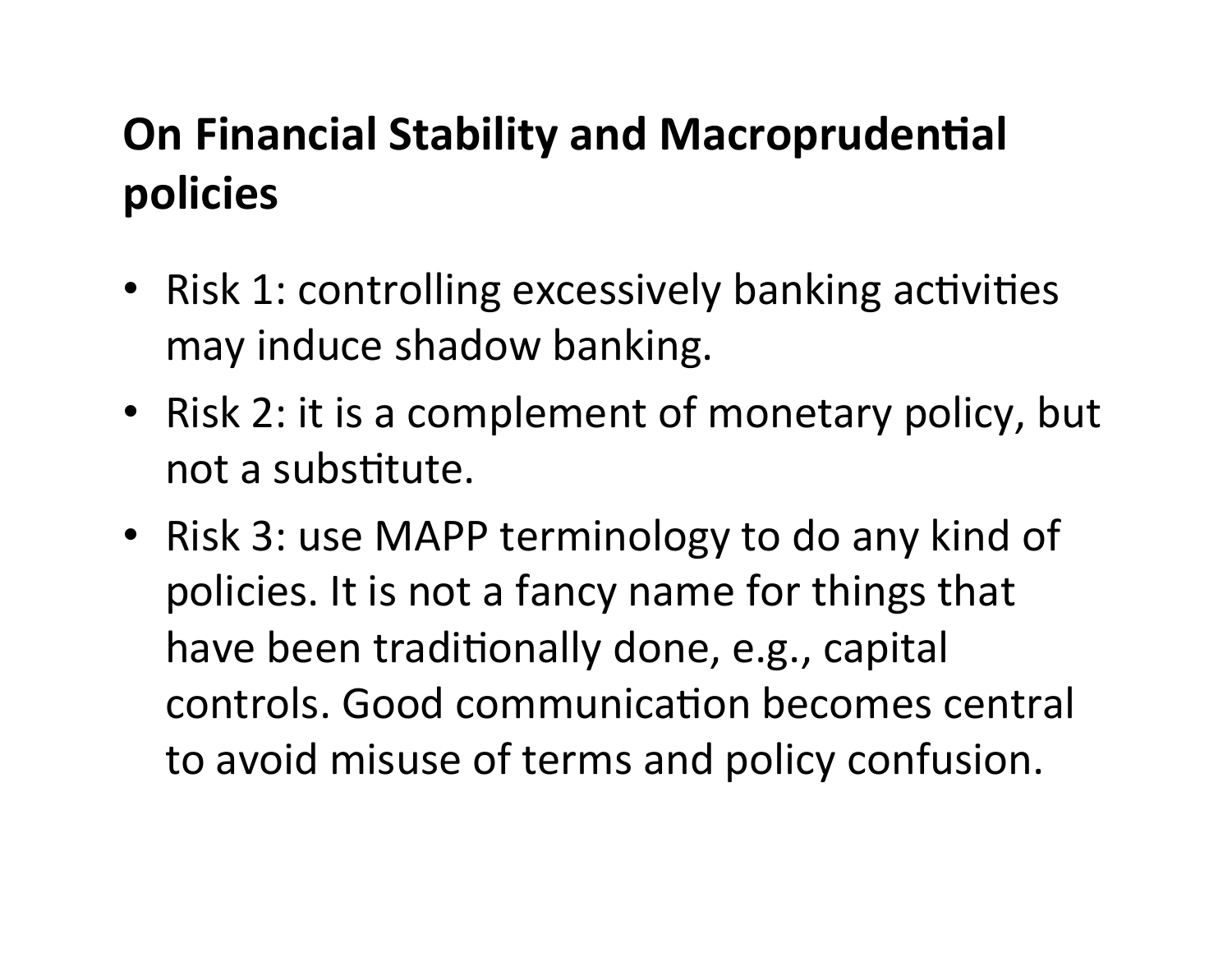### **On Communication, Transparency and Accountability**

- Central bank independence has gained legitimacy during the crisis.
- It has been shown that flexible IT does not care only about inflation. It is designed to manage efficiently the short-run tradeoff between inflation and unemployment.
- Transparency is central for: accountability, monitoring of the fulfillment of the target, and to improve the workings of monetary policy